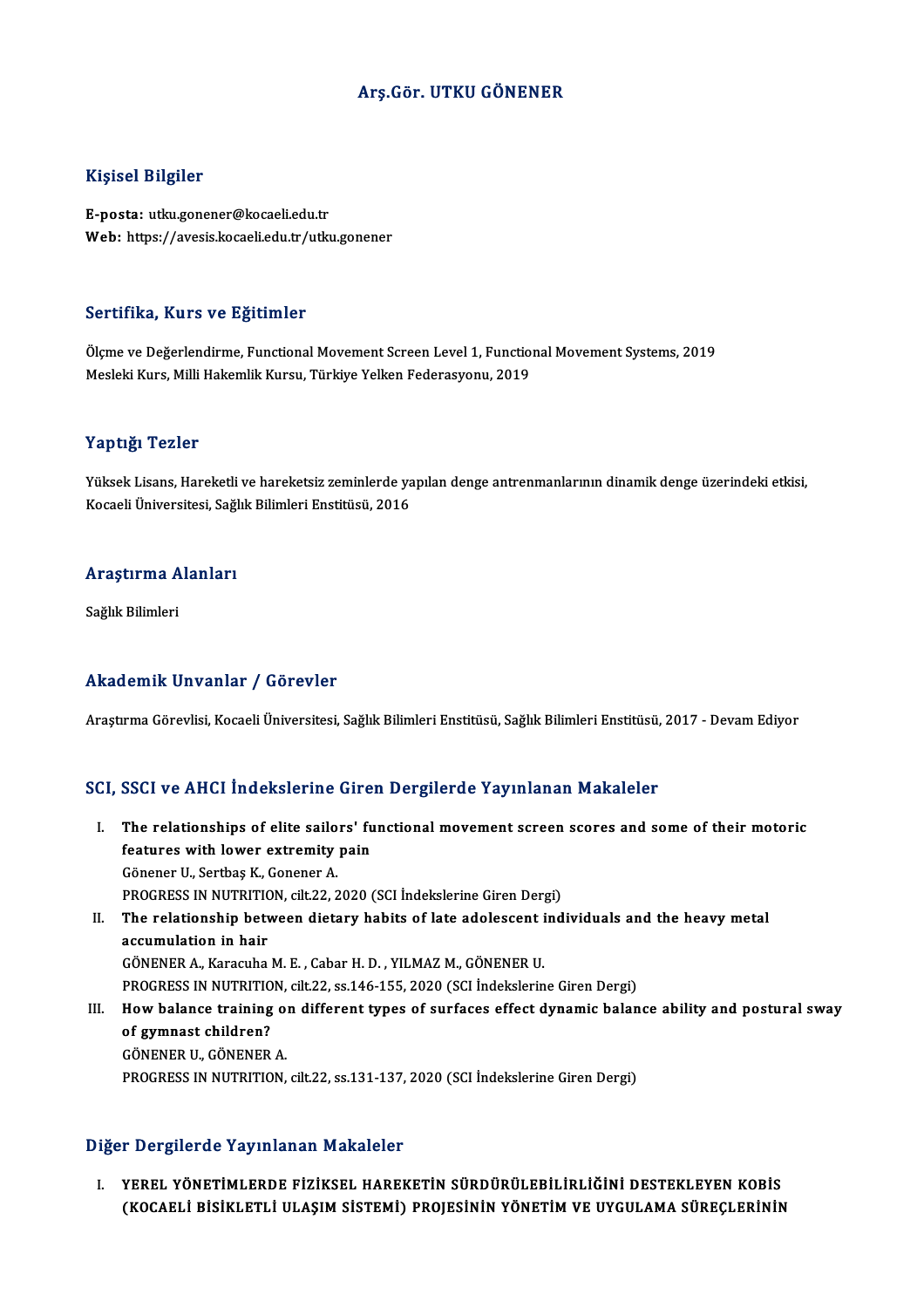## İNCELENMESİ

AltuntaşT.,SertbaşK.,GönenerU.,UzunerM.E. ,GönenerA.,BahadırT.K. Sinop Üniversitesi Sosyal Bilimler Dergisi, cilt.4, sa.1, ss.277-296, 2020 (Hakemli Üniversite Dergisi) Altuntaş T., Sertbaş K., Gönener U., Uzuner M. E. , Gönener A., Bahadır T. K.<br>Sinop Üniversitesi Sosyal Bilimler Dergisi, cilt.4, sa.1, ss.277-296, 2020 (Hakemli Üniversite Dergisi)<br>II. Investigation of social media usage Sinop Üniversitesi Sosyal Bilimler Dergisi, cilt.4, sa.1, ss.277-2<br>Investigation of social media usage and sports brand<br>Kocoglu B., Sertbaş K., Gönener U., Uzuner M. E. , Gönener A.<br>Journal of Physical Education and Sport, Investigation of social media usage and sports brand preferences of kocaeli university stud<br>Kocoglu B., Sertbaş K., Gönener U., Uzuner M. E. , Gönener A.<br>Journal of Physical Education and Sport, cilt.20, ss.839-847, 2020 ( Kocoglu B., Sertbaş K., Gönener U., Uzuner M. E. , Gönener A.<br>Journal of Physical Education and Sport, cilt.20, ss.839-847, 2020 (Diğer Kurumların Hakemli Dergileri)<br>III. 13-15 YAŞ GRUBU ERKEK YÜZÜCÜLERDE 8 HAFTALIK CO Journal of Physical Education and Spo<br>13-15 YAŞ GRUBU ERKEK YÜZÜC<br>METRE PERFORMANSINA ETKİSİ<br>CÖNENEP A DEMİRCİ D. CÖNENEP 13-15 YAŞ GRUBU ERKEK YÜZÜCÜLERDE 8 HAFTALI<br>METRE PERFORMANSINA ETKİSİ<br>GÖNENER A., DEMİRCİ D., GÖNENER U., ÖZER B., YILMAZ O.<br>Spertif Balası Sper ve Fğitim Bilimleri Dergisi se 1-es 29-27 METRE PERFORMANSINA ETKİSİ<br>GÖNENER A., DEMİRCİ D., GÖNENER U., ÖZER B., YILMAZ O.<br>Sportif Bakış: Spor ve Eğitim Bilimleri Dergisi, sa.1, ss.29-37, 2017 (Diğer Kurumların Hakemli Dergileri) GÖNENER A., DEMİRCİ D., GÖNENER U., ÖZER B., YILMAZ O.<br>Sportif Bakış: Spor ve Eğitim Bilimleri Dergisi, sa.1, ss.29-37, 2017 (Diğer Kurumların Hakemli Dergile<br>IV. The effect of 8-week thera-band exercises on male swimm Sportif Bakış: S<br><mark>The effect of</mark><br>performance<br>CÖNENER A. C The effect of 8-week thera-band exercises on male sw<br>performance<br>GÖNENER A., GÖNENER U., YILMAZ O., HOROZ T., DEMİRCİ D.<br>Journal of Human Sciences, silt 14, se 4, se 1, 6, 2017. (Diğen Kı performance<br>GÖNENER A., GÖNENER U., YILMAZ O., HOROZ T., DEMİRCİ D.<br>Journal of Human Sciences, cilt.14, sa.4, ss.1-6, 2017 (Diğer Kurumların Hakemli Dergileri)<br>NEW ARRROACHES IN SRORT ENCINEERINC EXAMINATION OF UEFA STADUI GÖNENER A., GÖNENER U., YILMAZ O., HOROZ T., DEMİRCİ D.<br>Journal of Human Sciences, cilt.14, sa.4, ss.1-6, 2017 (Diğer Kurumların Hakemli Dergileri)<br>V. NEW APPROACHES IN SPORT ENGINEERING EXAMINATION OF UEFA STADIUM CRITERI **Journal of Human Science<br>NEW APPROACHES IN:<br>GÖNENER U., SERTBAŞ K.<br>SCIENTIEIC PEPOPT PUVS** NEW APPROACHES IN SPORT ENGINEERING EXAMINATION OF UEFA STADIUM CRITERIA<br>GÖNENER U., SERTBAŞ K.<br>SCIENTIFIC REPORT PHYSICAL EDUCATION AND SPORT, cilt.21, sa.2017, ss.142-146, 2017 (Diğer Kurumların<br>Hekemli Dergileri) GÖNENER U., SERT<br>SCIENTIFIC REPOR<br>Hakemli Dergileri)<br>Petermination of SCIENTIFIC REPORT PHYSICAL EDUCATION AND SPORT, cilt.21, sa.2017, ss.142-146, 2017 (Dig<br>Hakemli Dergileri)<br>VI. Determination of Physical Self-Perceptions of Turkish NationalFreestyle Wrestlers<br>GÖNENER A VILMAZ O GÖNENER IL Hakemli Dergileri)<br>Determination of Physical Self-Perception:<br>GÖNENER A., YILMAZ O., GÖNENER U., DAMA Z.<br>International Journal of Science Gulture and Spe International Journal of Science Culture and Sport, cilt.5, sa.2, ss.95-101, 2017 (Diğer Kurumların Hakemli Dergileri) GÖNENER A., YILMAZ O., GÖNENER U., DAMA Z. International Journal of Science Culture and Sport, cilt.5, sa.2, ss.95-101, 2017 (Diğer Kurumların Hakemli<br>Dergileri)<br>VII. Okul Öncesi Dönemde Motor Gelişime Yönelik Hareket Eğitimi ve Oyun Çalışmalarının İçerik Analizi<br>S Dergileri)<br>Okul Öncesi Dönemde Motor Geli:<br>ŞENTÜRK U., YILMAZ A., GÖNENER U.<br>Sper Vänetimi ve Bilgi Telmelejileri, d Okul Öncesi Dönemde Motor Gelişime Yönelik Hareket Eğitimi ve Oyun Çalışmalarının İçe<br>ŞENTÜRK U., YILMAZ A., GÖNENER U.<br>Spor Yönetimi ve Bilgi Teknolojileri, cilt.10, sa.2, ss.4-12, 2015 (Diğer Kurumların Hakemli Dergileri ŞENTÜRK U., YILMAZ A., GÖNENER U.<br>Spor Yönetimi ve Bilgi Teknolojileri, cilt.10, sa.2, ss.4-12, 2015 (Diğer Kurumların Hakemli Dergi<br>VIII. Sınıf Öğretmenlerinin Oyun ve Fiziki Etkinlikler Dersi İle İlgiliGörüş ve Uygulamal Spor Yönetimi ve Bilgi Teknolojileri, ci<br>Sınıf <mark>Öğretmenlerinin Oyun ve Fiz</mark><br>ŞENTÜRK U., YILMAZ A., GÖNENER U.<br>SPOP YÖNETİMİ VE PİL Cİ TEKNOLOJİ Sınıf Öğretmenlerinin Oyun ve Fiziki Etkinlikler Dersi İle İlgiliGörüş ve Uygulamaları<br>ŞENTÜRK U., YILMAZ A., GÖNENER U.<br>SPOR YÖNETİMİ VE BİLGİ TEKNOLOJİLERİ DERGİSİ, cilt.10, sa.2, ss.22-30, 2015 (Diğer Kurumların Hakemli

ŞENTÜRK<br>SPOR YÖN<br>Dergileri)

# Dergileri)<br>Kitap & Kitap Bölümleri

- I. Yüzmede Performans Testleri GÖNENERA.,GÖNENERU. Akademisyen Kitabevi, 2019
- II. 10-12 YAS ERKEK YÜZÜCÜLERE UYGULANAN CORE ANTRENMANLARININ MOTORİK ÖZELLİKLERE VE YÜZME PERFORMANSINA ETKİSİ ARDALIE.,GÖNENERU.

Spor ve Rekreasyon Araştırmaları Kitabı 2, , Editör, Çizgi Kitabevi, ss.203-216, 2019

III. THE INVESTIGATION OF THE ACUTE EFFECT OF DIFFERENT FEATURES APPLIED IN THE TENNIS Spor ve Rekreasyon Araştırmaları Kitabı 2, , Editör, Çizgi Kitabevi, ss.203-216, 2019<br>THE INVESTIGATION OF THE ACUTE EFFECT OF DIFFERENT FEATURES APPLIED IN THE TENNIS<br>PLAYERS TO FOREHAND AND BACKHAND HITES / TENİS SPORCUL THE INVESTIGATION OF THE ACUTE EFFECT OF DIFFERENT FEATURES APPLIED IN THE TEI<br>PLAYERS TO FOREHAND AND BACKHAND HITES / TENİS SPORCULARINDA UYGULANAN FAI<br>GERDİRMELERİN FOREHAND VE BACKHAND VURUŞLARINA AKUT ETKİSİNİN İNCELE PLAYERS TO FOREHAND AND BACK<br>GERDİRMELERİN FOREHAND VE BA<br>GÖNENER U., GÖNENER A., BAŞARAN B.<br>CASE STUDIES IN BUSINESS SDORTS SCI GERDİRMELERİN FOREHAND VE BACKHAND VURUŞLARINA AKUT ETKİSİNİN İNCELENMESİ<br>GÖNENER U., GÖNENER A., BAŞARAN B.<br>CASE STUDIES IN BUSINESS SPORTS SCIENCES, ANIL GACAR, ÖZGÜR EKİN SUCU, Editör, IJOPEC YAYINLARI,<br>İstanbul 98.125.

GÖNENER U., GÖNENER A.,<br>CASE STUDIES IN BUSINES.<br>İstanbul, ss.125-131, 2018<br>INVESTIC ATION OF IMB CASE STUDIES IN BUSINESS SPORTS SCIENCES, ANIL GACAR, ÖZGÜR EKİN SUCU, Editör, IJOPEC YAYINLARI,<br>İstanbul, ss.125-131, 2018<br>IV. INVESTIGATION OF IMPACT LEVELS OF SAILING NATIONAL TEAM SPORTS / YELKEN MİLLİ TAKIMI

İstanbul, ss.125-131, 2018<br>INVESTIGATION OF IMPACT LEVELS OF SAILING NATIONAI<br>SPORCULARININ İMGELEME DÜZEYLERİNİN İNCELENMESİ<br>CÖNENER IL GÖNENER A. PARCALLA INVESTIGATION OF IMPACT LEVEL<br>SPORCULARININ İMGELEME DÜZE<br>GÖNENER U., GÖNENER A., PARÇALI A.<br>CASE STUDIES IN BUSINESS SPORTS SC

GÖNENER U., GÖNENER A., PARCALI A.

SPORCULARININ İMGELEME DÜZEYLERİNİN İNCELENMESİ<br>GÖNENER U., GÖNENER A., PARÇALI A.<br>CASE STUDIES IN BUSINESS SPORTS SCIENCES, ANIL GACAR, ÖZGÜR EKİN SUCU, Editör, IJOPEC YAYINLARI,<br>İstanbul, ss.119-124, 2018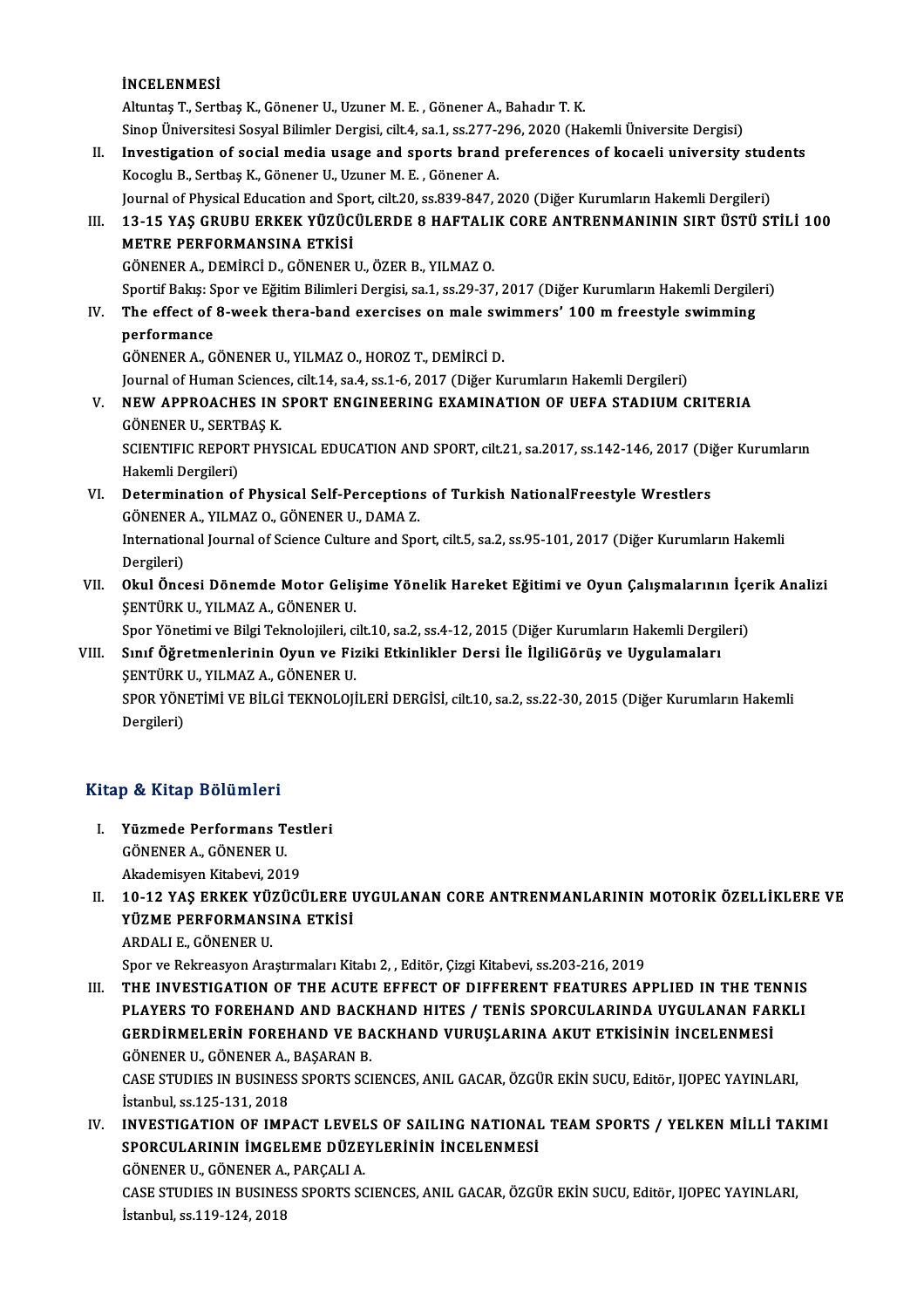V. Evaluation of Sailing Club Coaches And Sailing National TeamCoaches'xx BehaviorBy Sailing Evaluation of Sailing Clu<br>National Team Athletes<br>CÖNENER U. VU MAZ O Evaluation of Sailing<br>National Team Athlete<br>GÖNENER U., YILMAZ O.<br>CUPPENT DEPATES IN E National Team Athletes<br>GÖNENER U., YILMAZ O.<br>CURRENT DEBATES IN EDUCATION VOLUME 5, AKFIRAT,NEJAT O., DONALD, STAUB. F., YAVAŞ GÜRKAN,, Editör,<br>HOPEC Yavrıları, Londrina, 29,529, 2022, 2017

GÖNENER U., YILMAZ O.<br>CURRENT DEBATES IN EDUCATION VOLUME<br>IJOPEC Yayınları, Londrina, ss.529-538, 2017

# 1J0PEC Yayınları, Londrina, ss.529-538, 2017<br>Hakemli Kongre / Sempozyum Bildiri Kitaplarında Yer Alan Yayınlar

akemli Kongre / Sempozyum Bildiri Kitaplarında Yer Alan Yayınlar<br>I. Investigation Of The Effect Of Social Media Ads On Business Preferences Of Private Sports and<br>Wellness Conter Members Mini Rongre / Sempozy<br>Investigation Of The Effect<br>Wellness Center Members Investigation Of The Effect Of Social Media A<br>Wellness Center Members<br>ÖZALP Ö., SERTBAŞ K., GÖNENER U., UZUNER M. E.<br>The 12th International Scientific Conference: Educe Wellness Center Members<br>ÖZALP Ö., SERTBAŞ K., GÖNENER U., UZUNER M. E.<br>The 13th International Scientific Conference: Education, Sport And Health, BÜKREŞ, Romanya, 08 Mayıs 2020<br>Evamination Of The Managament and Organizatio ÖZALP Ö., SERTBAŞ K., GÖNENER U., UZUNER M. E.<br>The 13th International Scientific Conference: Education, Sport And Health, BÜKREŞ, Romanya, 08 Mayıs 2020<br>II. Examination Of The Management and Organization Processes Of Bicyc The 13th International<br>Examination Of The<br>Local Governments<br>ALTUNTAS T. SEPTPA ALTUNTAŞT.,SERTBAŞK.,GÖNENERU.,UZUNERM.E. ,GÖNENERA. Local Governments<br>ALTUNTAŞ T., SERTBAŞ K., GÖNENER U., UZUNER M. E. , GÖNENER A.<br>13th Annual International Scientific Conference "EDUCATION, SPORT AND HEALTH, 08 Mayıs 2020<br>Yalkan Milli Tekımı Sporsularının İmgeleme Dürevl ALTUNTAŞ T., SERTBAŞ K., GÖNENER U., UZUNER M. E. , GÖNENER A.<br>13th Annual International Scientific Conference "EDUCATION, SPORT AND HEA<br>III. Yelken Milli Takımı Sporcularının İmgeleme Düzeylerinin İncelenmesi 13th Annual International Scientific Com<br>**Yelken Milli Takımı Sporcularının İ**<br>GÖNENER U., GÖNENER A., PARÇALI A.<br>8. INTERNATIONAL CONCRESS ON CUP 111. Yelken Milli Takımı Sporcularının İmgeleme Düzeylerinin İncelenmesi<br>GÖNENER U., GÖNENER A., PARÇALI A.<br>8. INTERNATIONAL CONGRESS ON CURRENT DEBATES IN SOCIAL SCIENCES, 28 - 30 Eylül 2018 GÖNENER U., GÖNENER A., PARÇALI A.<br>8. INTERNATIONAL CONGRESS ON CURRENT DEBATES IN SOCIAL SCIENCES, 28 - 30 Eylül 2018<br>IV. Tenis Sporcularında Uygulanan Farklı GerdirmelerinForehand ve Backhand Vuruşlarına Akut<br>Etkisin 8. INTERNATIONAL CON<br>Tenis Sporcularında I<br>Etkisinin İncelenmesi<br>CÖNENER IL CÖNENER Tenis Sporcularında Uygulanan Far<br>Etkisinin İncelenmesi<br>GÖNENER U., GÖNENER A., BAŞARAN B.<br>9. INTERNATIONAL CONCRESS ON CURI Etkisinin İncelenmesi<br>GÖNENER U., GÖNENER A., BAŞARAN B.<br>8. INTERNATIONAL CONGRESS ON CURRENT DEBATES IN SOCIAL SCIENCES, 28 - 30 Eylül 2018<br>The Effect of Plyometric Trainings with Modisine Pall on Some Motor and Anthronom GÖNENER U., GÖNENER A., BAŞARAN B.<br>8. INTERNATIONAL CONGRESS ON CURRENT DEBATES IN SOCIAL SCIENCES, 28 - 30 Eylül 2018<br>7. The Effect of Plyometric Trainings with Medicine Ball on Some Motor and Anthropometric Features<br>6. T **8. INTERNATIONAL CON<br>The Effect of Plyomet<br>of Basketball Players<br>CÖNENER U. CÖNENER** GÖNENERU.,GÖNENERA.,KONGEL E.E. 5th International Conference on Humanities and Educational Research, 10 - 12 Ağustos 2018 GÖNENER U., GÖNENER A., KONGEL E. E.<br>5th International Conference on Humanities and Educational Research, 10 - 12 Ağustos 2018<br>VI. Evaluation of Sailing Club Coaches and National Team Coaches' Behavior by Sailing Natio **5th Intern<br>Evaluatio<br>Athletes<br>CÖNENER** Evaluation of Sailing<br>Athletes<br>GÖNENER U., YILMAZ O.<br>6 International Congress 6.<br>19. GÖNENER U., YILMAZ O.<br>6.International Congress on Current Debates in Social Sciences, İstanbul, Türkiye, 14 - 16 Aralık 2017 GÖNENER U., YILMAZ O.<br>6.International Congress on Current Debates in Social Sciences, İstanbul, Türkiye, 14 - 16<br>VII. The effect of regular bodyweight training on freestyle swimming performance<br>CÖNENER A. CÖNENER II. AKÇÜN 6.International Congress on Current<br>The effect of regular bodyweight<br>GÖNENER A., GÖNENER U., AKGÜN S.<br>10th Annual International Conference The effect of regular bodyweight training on freestyle swimming performance<br>GÖNENER A., GÖNENER U., AKGÜN S.<br>10th Annual International Conference: Physical Education, Sport and Health, Pitesti, Pitesti, Romanya, 23 - 24<br>Ka GÖNENER A., GÖNENER U., AKG<br>10th Annual International Confe<br>Kasım 2017, cilt.21, ss.137-142<br>Determination of the state a 10th Annual International Conference: Physical Education, Sport and Health, Pitesti, Pitesti, R<br>Kasım 2017, cilt.21, ss.137-142<br>VIII. Determination of the state anxiety of sailing athletes before the regional Regatta<br>CÖNEN Kasım 2017, cilt.21, ss.137-142<br>Determination of the state anxiety of sailing athletes before the regional Regatta<br>GÖNENER A., GÖNENER U., YILMAZ O., KABAKÇIOĞLU Y. Determination of the state anxiety of sailing athletes before the regional Regatta<br>GÖNENER A., GÖNENER U., YILMAZ O., KABAKÇIOĞLU Y.<br>10th Annual International Conference: Physical Education, Sport and Health, Pitesti, Pite GÖNENER A., GÖNENER U., YILM<br>10th Annual International Confe<br>Kasım 2017, cilt.21, ss.146-148<br>The effects of dynamis strat 10th Annual International Conference: Physical Education, Sport and Health, Pitesti, Pitesti, Romanya, 23 - 24<br>Kasım 2017, cilt.21, ss.146-148<br>IX. The effects of dynamic stretching exercises on the flexibility and vertical Kasım 2017, cilt.21, s:<br>The effects of dyna<br>basketball players The effects of dynamic stretching<br>basketball players<br>GÖNENER A., GÖNENER U., GÜMÜŞ A.<br>10th Annual International Conference basketball players<br>GÖNENER A., GÖNENER U., GÜMÜŞ A.<br>10th Annual International Conference: Physical Education, Sport and Health, Pitesti, Pitesti, Romanya, 23 - 24 GÖNENER A., GÖNENER U., GÜMÜŞ A. X. NEW APPROACHES IN SPORT ENGINEERING EXAMINATION OF UEFA STADIUM CRITERIA<br>GÖNENER U., SERTBAS K. Kasım 2017, cilt 21, ss 132-136 NEW APPROACHES IN SPORT ENGINEERING EXAMINATION OF UEFA STADIUM CRITERIA<br>GÖNENER U., SERTBAŞ K.<br>The International Scientific Conference " 10th. Physical Education, Sport and Health, Pitesti, Romanya, 23 - 24<br>Kasım 2017 GÖNENER U<br>The Interna<br>Kasım 2017